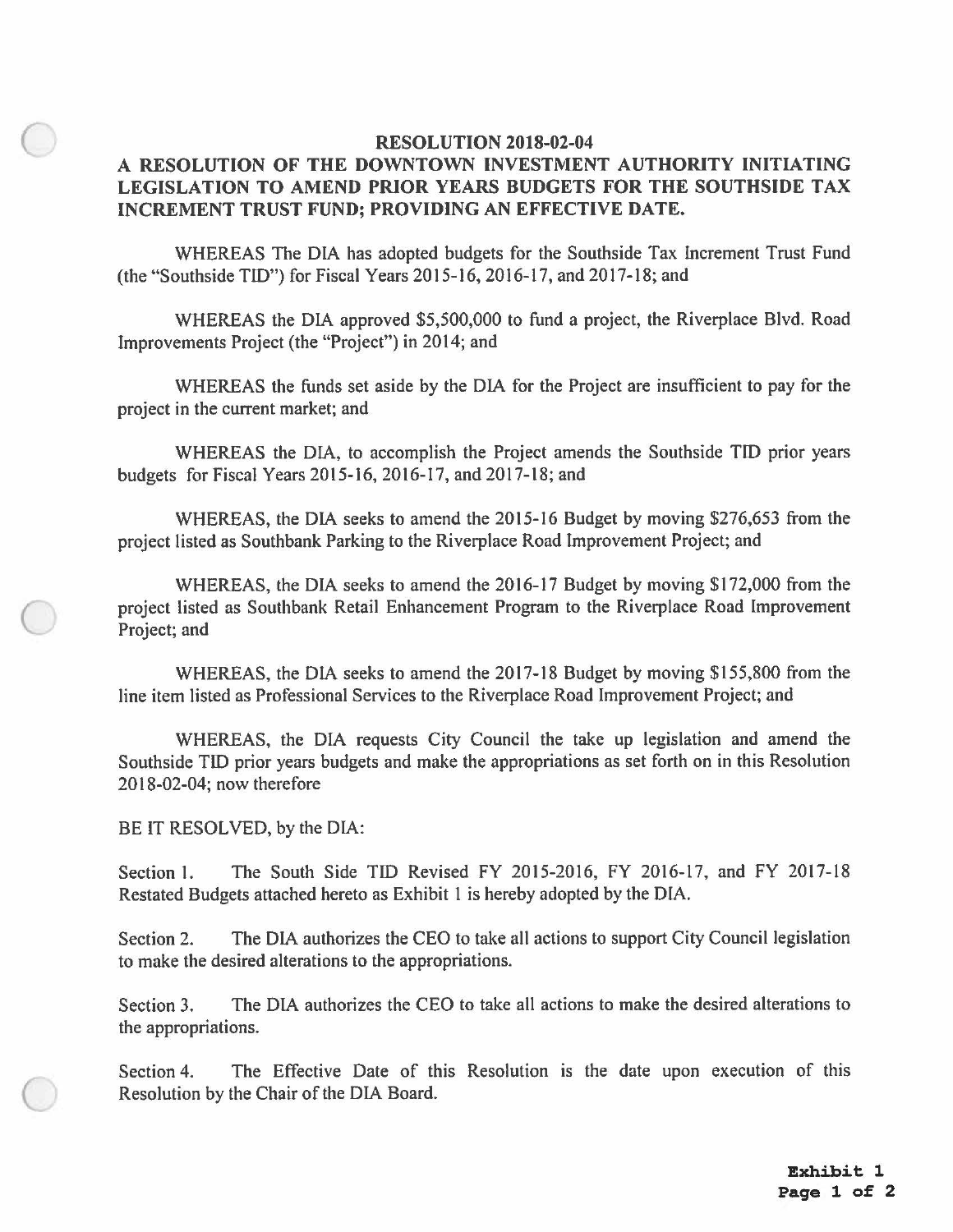| WITNESS:                                                                      | DOWNTOWN INVESTMENT AUTHORITY |              |  |
|-------------------------------------------------------------------------------|-------------------------------|--------------|--|
|                                                                               | Jim Bailey, Chairman          | 20/8<br>Date |  |
| VOTE: In Favor: $\frac{8}{2}$ Opposed: $\frac{6}{2}$ Abstained: $\frac{6}{2}$ |                               |              |  |

 $\bigcirc$ 

 $\bigcirc$